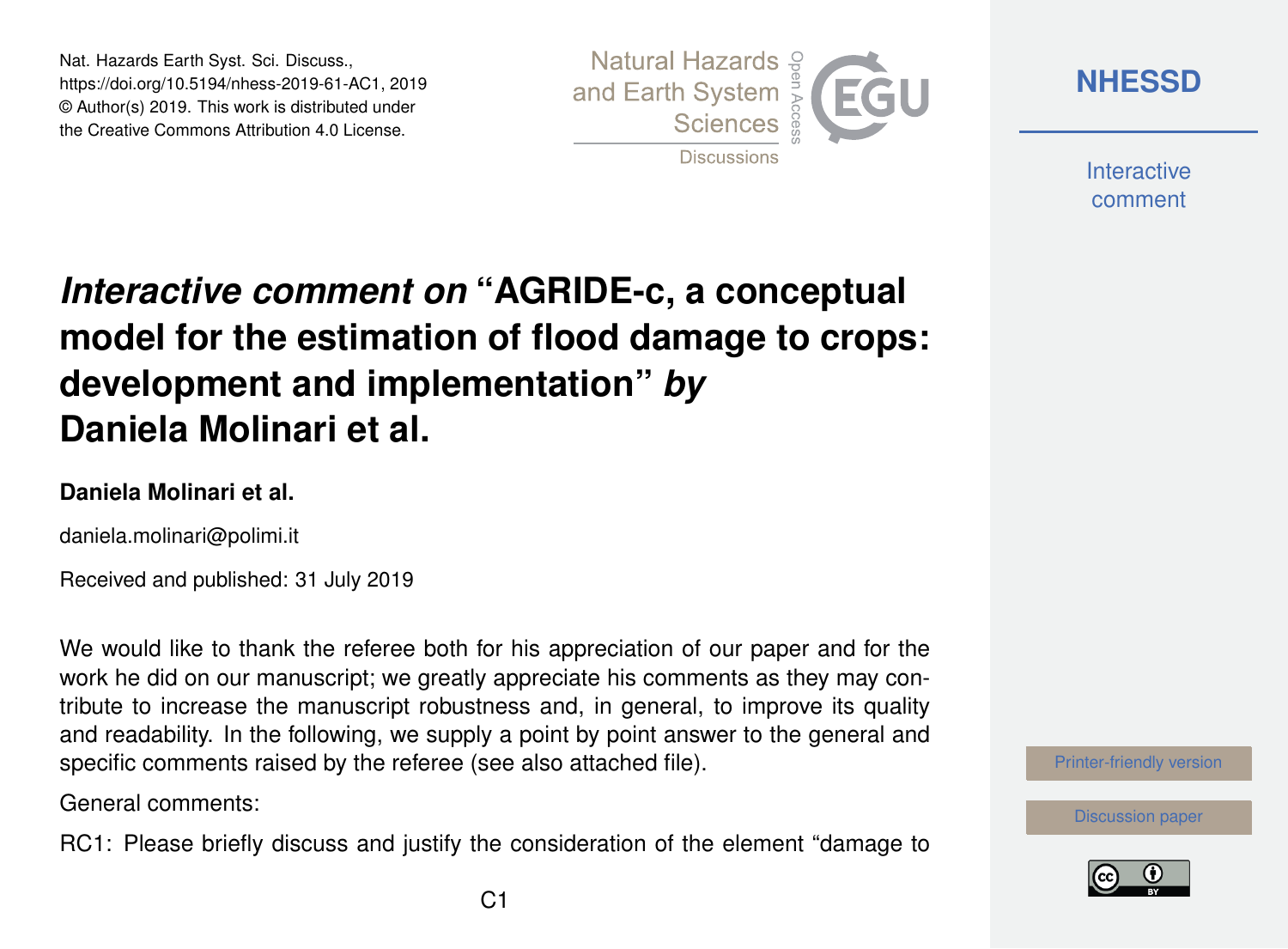soil" in the model framework against the background that no approach to estimate this damage type as yet exists. From a theoretical point of view the implementation of this damage type is fully comprehensible and reasonable as 1) it ensures a comprehensive view of potential consequences of flooding in the agricultural sector, and 2) damage to soil can significantly contribute to overall flood damage in this sector. However, from a practitioners perspective, the fact that the consideration of damage to soil is suggested on the one hand, but no concrete approach for such an estimation is provided (since not existent) on the other hand, can cause ambiguities. Further, a consideration of damage to soil in the model application using rough assumptions and proxies for this variable could introduce noise to the overall loss estimation rather than valuable information.

Answer: We thank the reviewer for this comment and we fully agree with him on this point. Indeed, our choice to include the "damage to soil" component in AGRIDE-c, although in a simplified way, was driven by the two main reasons also raised by the reviewer: comprehensiveness of model structure and importance of this sub-component in the overall flood damage figure to agriculture; in particular, this last point clearly emerged during the interviews with local experts, who pointed out the occurrence of such damages even for flood events characterised by shallow water depths and not particularly high flow velocities. In the revised version of the manuscript, we will include these considerations in Section 4.4 in order to justify the necessity of modelling this sub-component and we will also include in Section 5 a critical discussion of possible impacts of the modelling assumptions and proxies for this component on the overall loss estimation.

RC2: The AGRIDE-c spreadsheet plays a central role in the model concept. It is currently provided to the reader via a hyperlink to a project website in Italian language. Due to language constraints of non-Italian-speakers as well as potential expiry of the hyperlink I suggest to additionally provide the spreadsheet in the supplement of this paper, if technical requirements of NHESS can be met or bypassed (Excel sheets cannot be uploaded to NHESS supplements). This would ensure unlimited availability

## **[NHESSD](https://www.nat-hazards-earth-syst-sci-discuss.net/)**

**Interactive** comment

[Printer-friendly version](https://www.nat-hazards-earth-syst-sci-discuss.net/nhess-2019-61/nhess-2019-61-AC1-print.pdf)

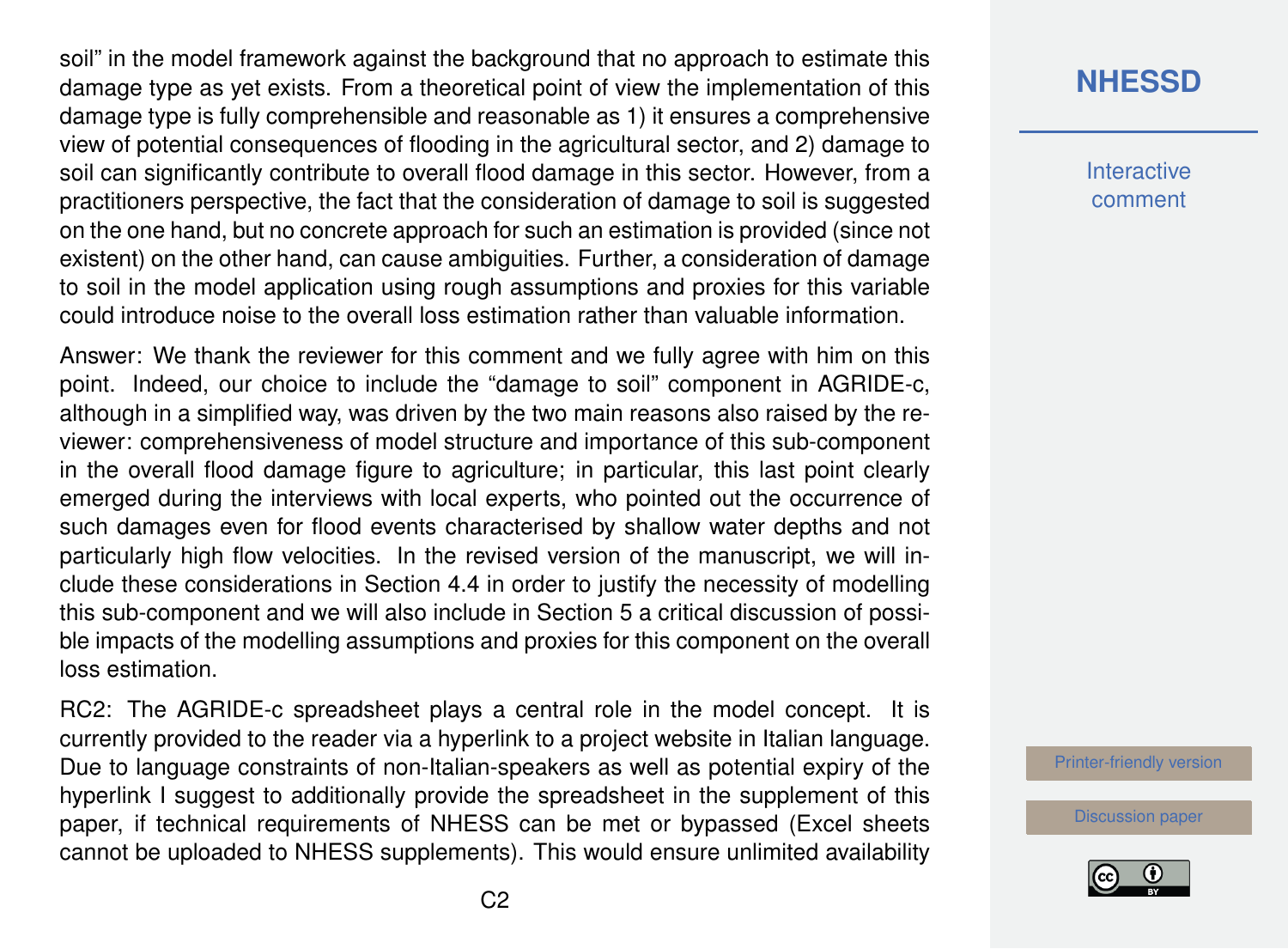C3

and better access of the spreadsheet.

Answer: We will check with the NHESS editorial support office whether the spreadsheet can be added as supplement material. Otherwise, we will upload it in a repository with an easier access.

Specific comments:

RC3: Page 2, l. 6-8: The given characteristics of limited model transferability and applicability are not exclusive for agricultural sector, but rather represent general difficulties in flood damage modeling, i.e. often also apply to models for e.g. the residential or the commercial sector. I suggest to rephrase the sentence to avoid the impression that these aspects are exclusive problems of agricultural models.

Answer: We agree with the reviewer that the transferability of damage models represents a general issue in flood damage modelling, affecting all exposed sectors. Agriculture is probably one of the most critical in terms of transferability, due to large variability of the features affecting damage mechanisms for this sector. For more clarity, in the revised version of the manuscript we will revise L.6-8 in P.2 by specifying: "Nonetheless, available damage models for agriculture are not only few in number, but are also affected by many limitations, the major related to the lack of information/data for their validation and to the large variability of local features affecting damage (i.e. strong linkage with the context under investigation) which limits their transferability to different contexts more than other exposed sectors, as the residential or commercial ones".

RC4: Page 2, l. 23: "The paper is organized in four parts" is a bit confusing. To match this number, the exclusion of the sections "introduction" and "conclusion" is required. Moreover, in the subsequent sentences you list five different sections. Please rephrase the sentence towards a more unambiguous statement. For example, "the paper is organized as follows".

Answer: The reviewer is right. In the revised version of the manuscript we will rephrase

#### **[NHESSD](https://www.nat-hazards-earth-syst-sci-discuss.net/)**

**Interactive** comment

[Printer-friendly version](https://www.nat-hazards-earth-syst-sci-discuss.net/nhess-2019-61/nhess-2019-61-AC1-print.pdf)

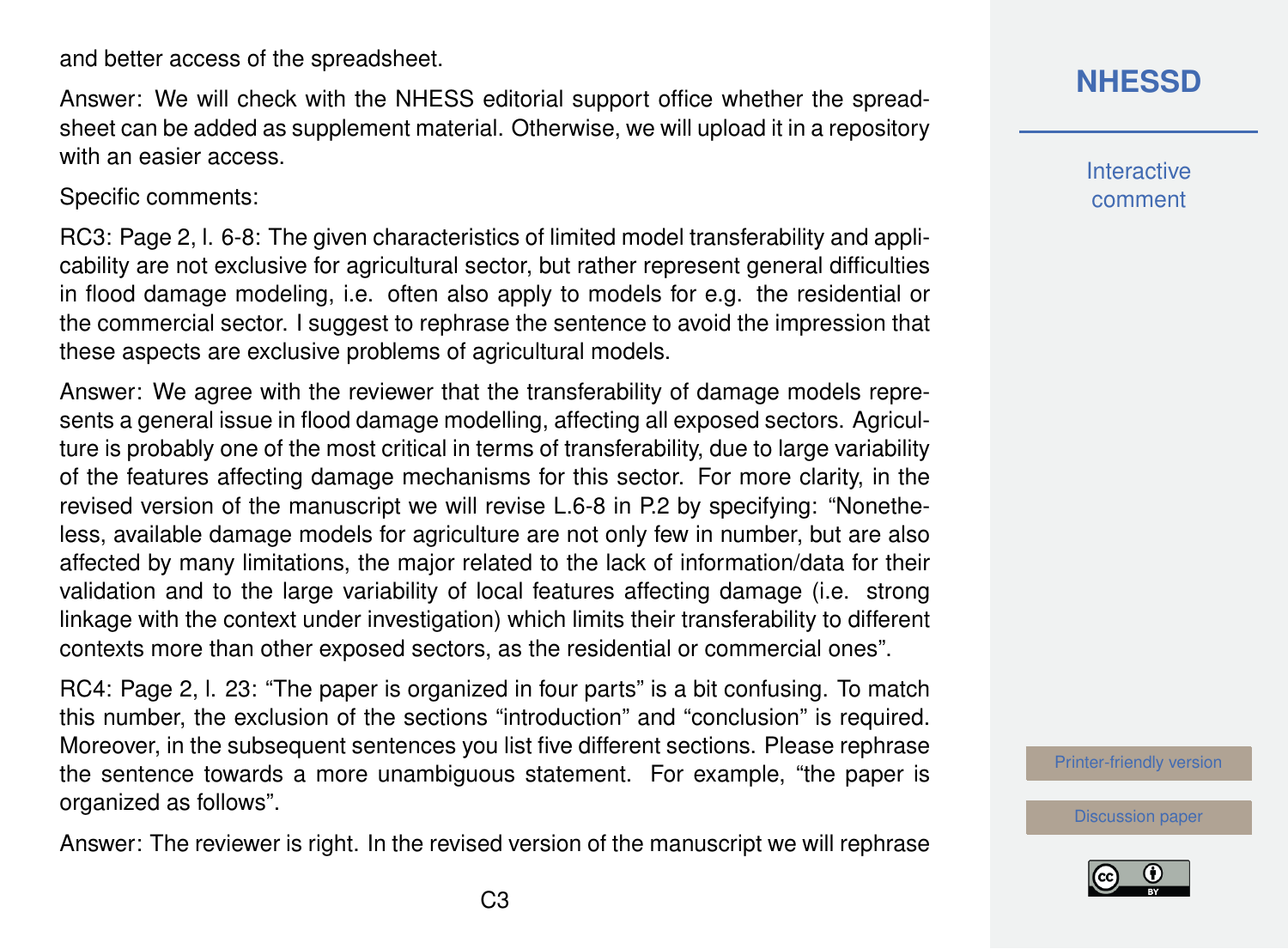the sentence accordingly in order to avoid confusion.

RC5: Page 3, l. 1: "The main available damage models [: : :]". This statement is unclear to me. Do you mean "prominent examples of damage models"? Please clarify Answer: Yes, we do. We will then revise the sentence as suggested.

RC6: Page 9, l. 27-30: Although in a European context floods usually have a negative effect on soils, the studies of e.g. Hein et al. (2003) and Tockner et al. (1999) show that such events can also have clearly positive effects, namely in the form of an increase of soil fertility. The fertility increase is explained by a (re-)distribution of river sediments and organic matter in the course of flooding. These river sediments replenish carbon and nutrients in topsoil and, hence, can make agricultural lands more fertile. I suggest to briefly discuss this aspect in the paper. An adaptation of Figure 2, where the box "damage to soil" currently states only the negative effect of flooding, could also be considered.

Answer: We thank the reviewer for this important comment. In the original version of the manuscript we only referred to negative flood effects on soils, because in Italy these are the most common impacts observed from past events. However, we fully concur with the reviewer on the importance of including also positive effects (e.g. increase of soil fertility) in the general conceptual model represented in Figure 2, which will be revised accordingly. In the revised version of the manuscript, we will also include some discussion on this point in subsection 4.4 (the title "Damage to soil" will be changed to "Impact to soil" in order to be more comprehensive).

Technical corrections:

Page 12, l. 16, w. 11: Grammar issue. "nor" should be replaced by "neither". Page 19, l. 2, w. 13-15: Consider rephrasing "in another terms". For example, into "in other words". Answer: These technical corrections will be fixed in the revised version of the manuscript

### **[NHESSD](https://www.nat-hazards-earth-syst-sci-discuss.net/)**

**Interactive** comment

[Printer-friendly version](https://www.nat-hazards-earth-syst-sci-discuss.net/nhess-2019-61/nhess-2019-61-AC1-print.pdf)